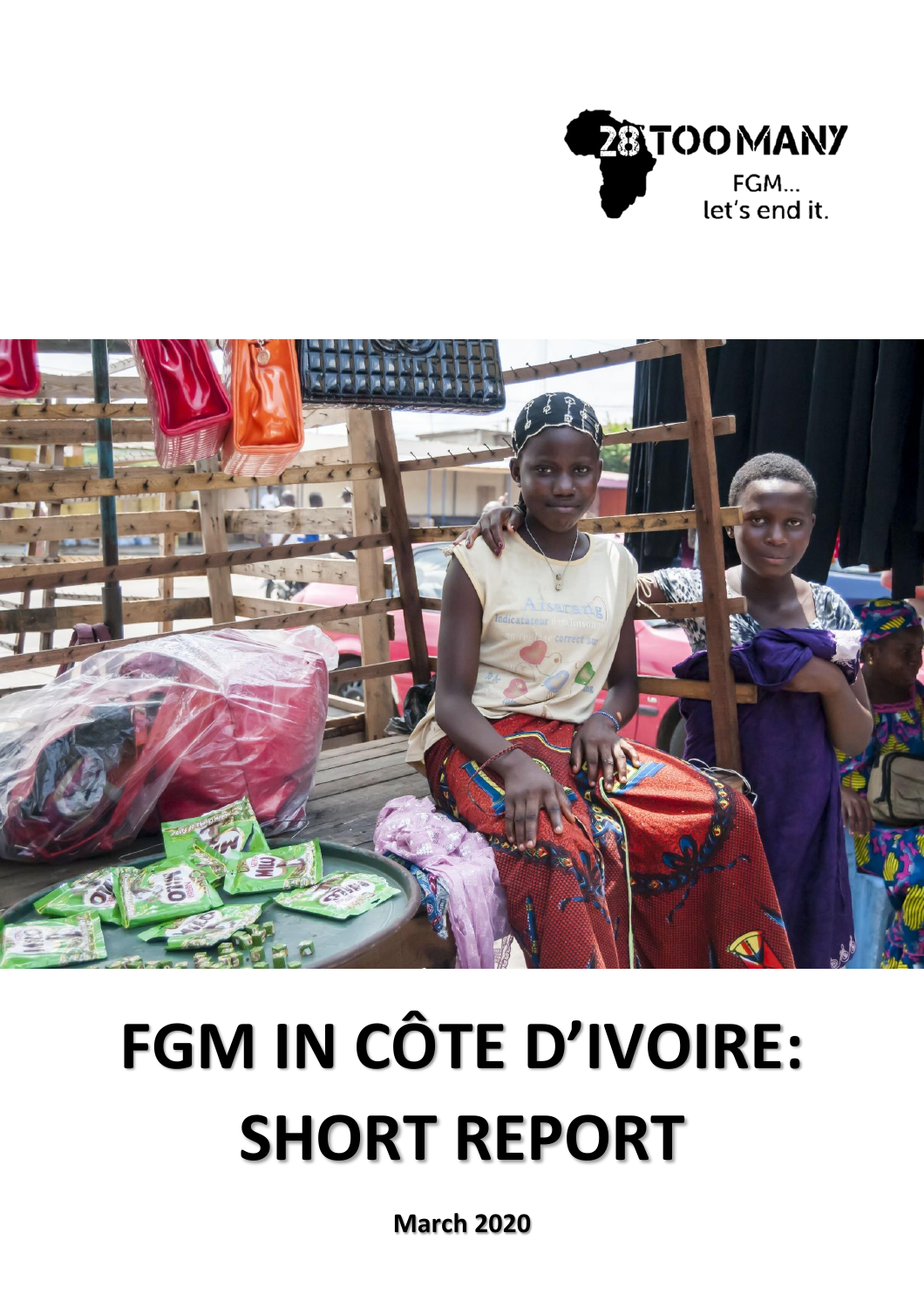

# Key Findings and Indicators<sup>1</sup>



*Prevalence***:** In Côte d'Ivoire, the prevalence of FGM in women aged 15–49 is 36.7%



**Geography:** The regions with the highest prevalence are in the north and west; the regions with the lowest are in the centre and centre-east



Age: UNICEF<sup>2</sup> has previously estimated that approximately half of girls were cut before the age of five (based on the DHS 2011-2012). The MICS 2016 suggests that girls are at risk of being cut across all age groups. Without further data, however, it is not possible to identify the most common age of cutting in present-day Cote d'Ivoire



**Type:** 'Cut, flesh removed' is the most common type of FGM practised



*Agent:* Almost all FGM is carried out by traditional cutters



*Attitudes***:** 79.4% of women aged 15–49 believe that FGM should be stopped



*HDI Rank:* 170 out of 189 countries (2018)



*SDG Gender Index Rating:* 111 out of 129 countries (2019)



*Population:* 25,297,212 (at 27 January 2020), with a 2.26% growth rate (2020 est.)



*Infant Mortality Rate:* 67 deaths per 1,000 live births (2015)



*Maternal Mortality Ratio:* 645 deaths per 100,000 live births (2015)



*Literacy:* 43.1% of the total population aged 15 and over can read/write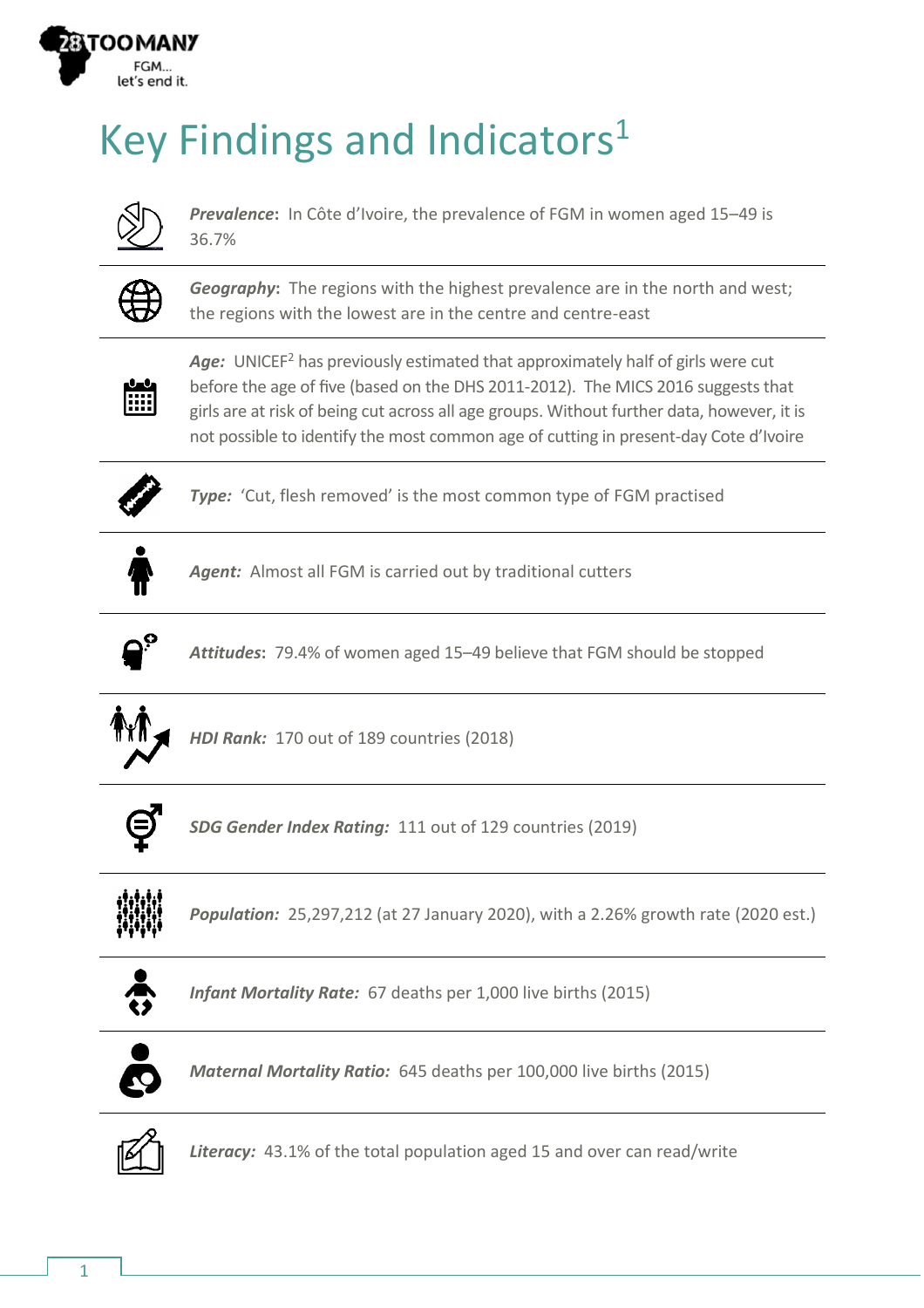

#### Prevalence of FGM

The highest prevalence of FGM in Côte d'Ivoire is in the north-west (75.2% of women aged 15–49) and north (73.7%). The lowest prevalence is in the centre (18.1%) and centre-east (23.7%). Women aged 15–49 who live in rural areas are more likely to undergo FGM (43.8%) than women who live in urban areas (30.8%). Prevalence in the economic capital of Abidjan is 24.6%.<sup>3</sup>



FGM is practised in Côte d'Ivoire by people of all religions and ethnic groups, although to different extents. The ethnic group with the highest prevalence among women aged 15–49 is the Mandé du nord, at 60.7%, followed by the Gur, at 59.1%. The group with the lowest prevalence is the Akan, at 2.7%, followed by the Krou, at 14.1%.<sup>4</sup> However, these figures should be interpreted with caution due to the relatively small numbers of women surveyed.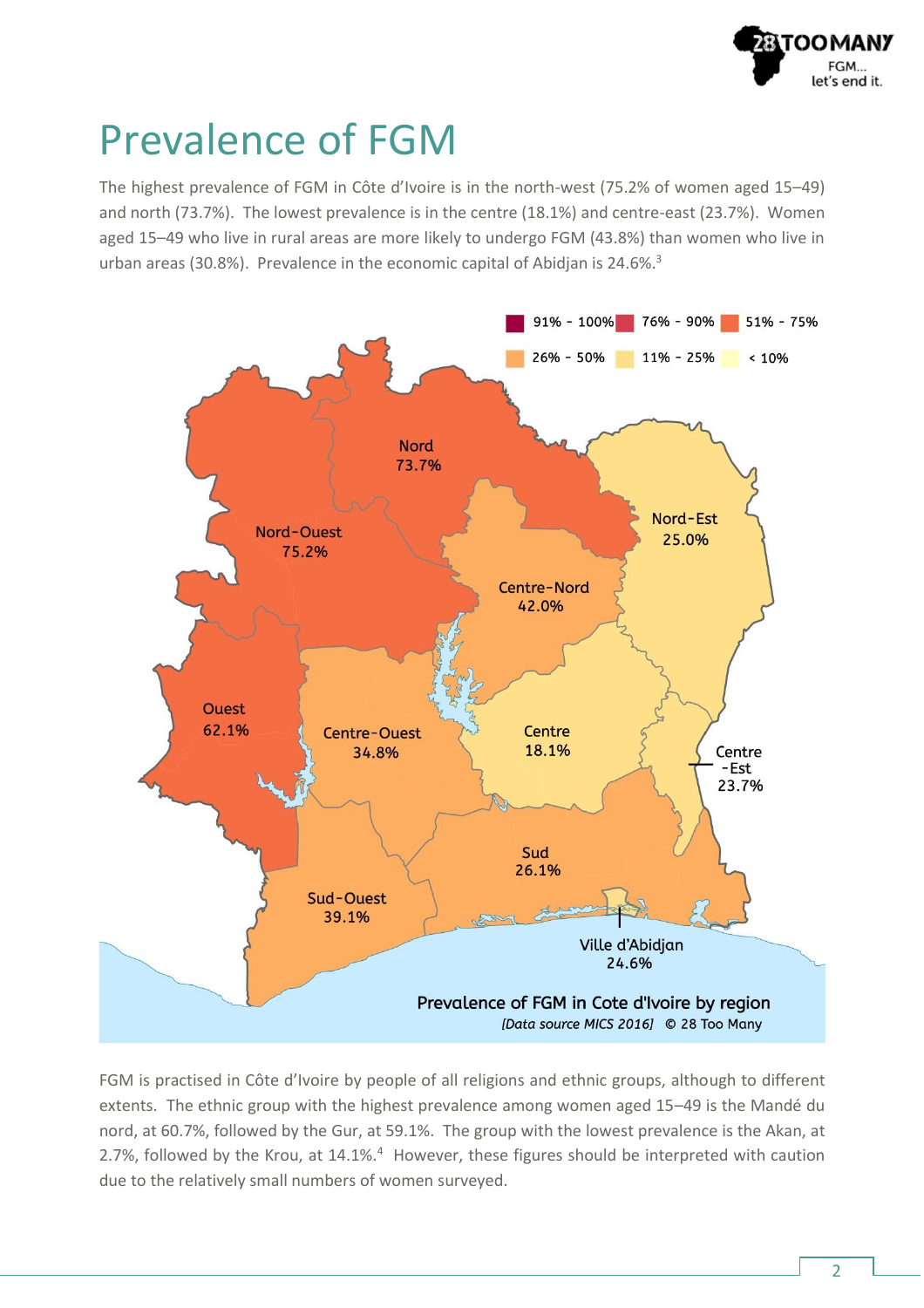

Prevalence among Muslim women aged 15–49 is 61.5%, among animists and those 'without religion' is 48.5%, and among Christians is 11.8%.<sup>5</sup>

Côte d'Ivoire also has a significant migrant population originating from countries where FGM is practised frequently. 28 Too Many estimates that in 2019 there were approximately three-quarters of a million migrant women and girls in Côte d'Ivoire who are potentially impacted by FGM (i.e. have undergone or are at risk of undergoing it), particularly those from Burkina Faso, Mali and Guinea.



#### Trends in FGM Prevalence

The MICS 2006 recorded the prevalence of FGM in women aged 15–49 as 36.4%.<sup>6</sup> In 2011/12, the DHS estimated prevalence to be 38.2%.<sup>7</sup>

The most recent MICS survey (2016) gives an FGM prevalence of 36.7% among women aged 15–49. The data suggests, therefore, that the overall prevalence of FGM in Côte d'Ivoire has not changed significantly during recent years.

Breaking down the most recent data by age group, however, shows that the prevalence for women aged 45-49 is 41.5%, while for the youngest age group this has fallen to 27.4%.<sup>8</sup> The data demonstrates a trend towards lower prevalences among younger women.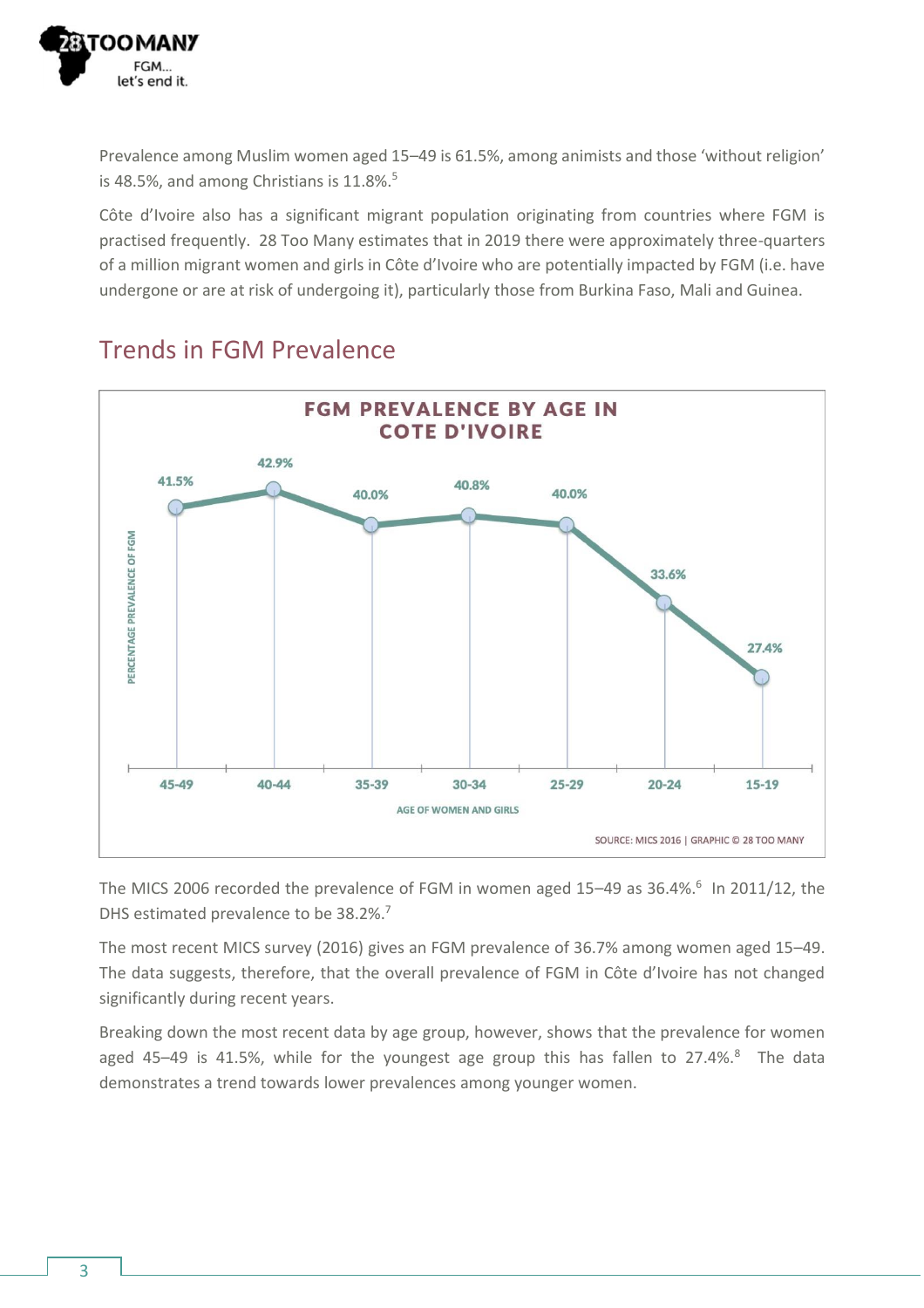

### Cross-Border FGM

Côte d'Ivoire shares borders with other countries, including Guinea and Mali, where FGM prevalence remains high and the existence and enforcement of laws vary widely. Increased movement across borders to perform or procure FGM and avoid prosecution can be a consequence of laws being implemented and can leave girls living in border communities, such as in the north of Côte d'Ivoire, particularly vulnerable.

It is not known to what extent movement across neighbouring national borders for the purpose of FGM is an issue for Côte d'Ivoire, although it is known to be a regional challenge across West Africa.

# Medicalised FGM

Until recently, the medicalisation of FGM did not appear to be a significant problem in Côte d'Ivoire; according to 2012 data, only 0.3% of women aged 15–49 who had experienced FGM were cut by a health professional.<sup>9</sup> There are more recent reports, however, that an increasing number of medical professionals are becoming involved in FGM across West Africa and that medicalised FGM could be on the rise in Côte d'Ivoire.<sup>10</sup>

# Legislation

The **Constitution** of Côte d'Ivoire (amended 2016) specifically targets and prohibits FGM at **Article 5**: 'Slavery, human trafficking, forced labor, physical or mental torture, inhuman, cruel, degrading and humiliating treatments, physical violence, female genital mutilation as well as any other forms of degradation of human beings is prohibited.<sup>'11</sup>

**Law No. 98-757** of 23 December 1998 on the punishment of certain forms of violence against women specifically prohibits and punishes the practice of FGM. This is the main law relevant to FGM in Côte d'Ivoire.<sup>12</sup>

A few **prosecutions** for FGM have taken place in Côte d'Ivoire, but case details are limited and information about whether sentences were carried out is not publicly available. Evidence suggests that convictions are rare and FGM continues in communities that claim it is their custom and they are unaware of it being against the law.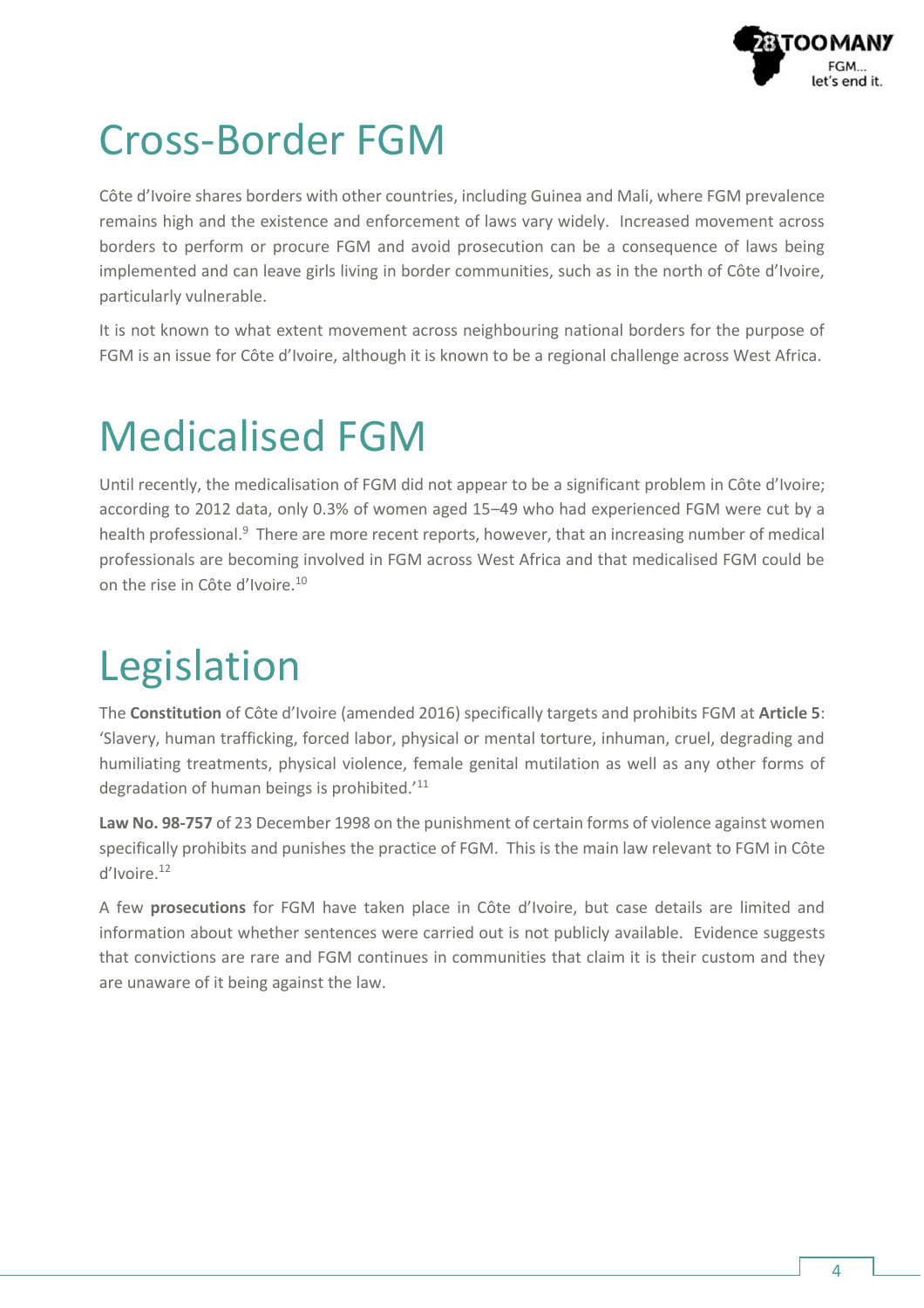

#### Work to End FGM

In Côte d'Ivoire, the **Ministry for Women, Protection of the Child and Solidarity** is responsible for protecting women and girls in general and ensuring equality for women in economic, social and cultural areas. Managed by the Ministry, the **National Committee for Combating Violence against Women and Children** provides support for women and children who are victims of violence.

Following the civil war in Côte d'Ivoire, a **National Action Plan** was put in place for 2008–2012, which specifically included the protection of women and girls against sexual violence, including FGM. The plan included a call for increased capacity in the police and judiciary to implement laws.<sup>13</sup> It is unclear whether a new national action plan for combatting FGM has been implemented by the Government since 2012.

In evidence presented to the United Nations Human Rights Committee in 2015, the Government of Côte d'Ivoire stated that awareness campaigns around FGM were taking place and alternative income projects had been provided for cutters in the north of the country. However, the report also states, 'The issue had been put on the back burner because nowadays the urban population was larger than the rural population, where the practice was more prevalent' and that 'with modernization the practice would disappear.'<sup>14</sup>

There are many **international and grassroots NGOs** working on projects to end FGM in Côte d'Ivoire, and in many communities surveillance and protection committees have been set up.<sup>15</sup> Evidence in the media also suggests that representatives from Côte d'Ivoire have attended events in recent years to discuss the issue of cross-border FGM with neighbouring countries. In May 2019 the Ivorian NGO **La Fondation Djigui la grande espérance**, in partnership with the European Union and the international NGO **Association for International Voluntary Service** (*AVSI*), launched a programme called *Projet d'appui au développement social inclusif par la lutte contre les mutilations génitales féminines*. The project aims to invest 400 million francs (CFA) across six regions of Côte d'Ivoire to raise awareness about FGM among at least 500,000 people.<sup>16</sup>

The work to end the practice remains challenging, however. FGM is deeply entrenched in the rural communities of Côte d'Ivoire, particularly in the north and west, and programmes to end the practice are met with fierce resistance. Regional government representatives in the west of the country have labelled towns such as Gbonné, Biankouma and Sipilou as *le triangle de la résistance* ('the triangle of resistance') to ending FGM. According to civil society, attempts in the past to punish perpetrators of FGM in regions where FGM is frequently practised rarely progressed and 'out of court' arrangements brokered between village leaders and local police commissioners were commonplace.<sup>17</sup>

Despite this continued resistance from communities, in February 2019 the Government of Côte d'Ivoire reaffirmed its commitment to eradicating FGM and called for a collective effort across the country.<sup>18</sup>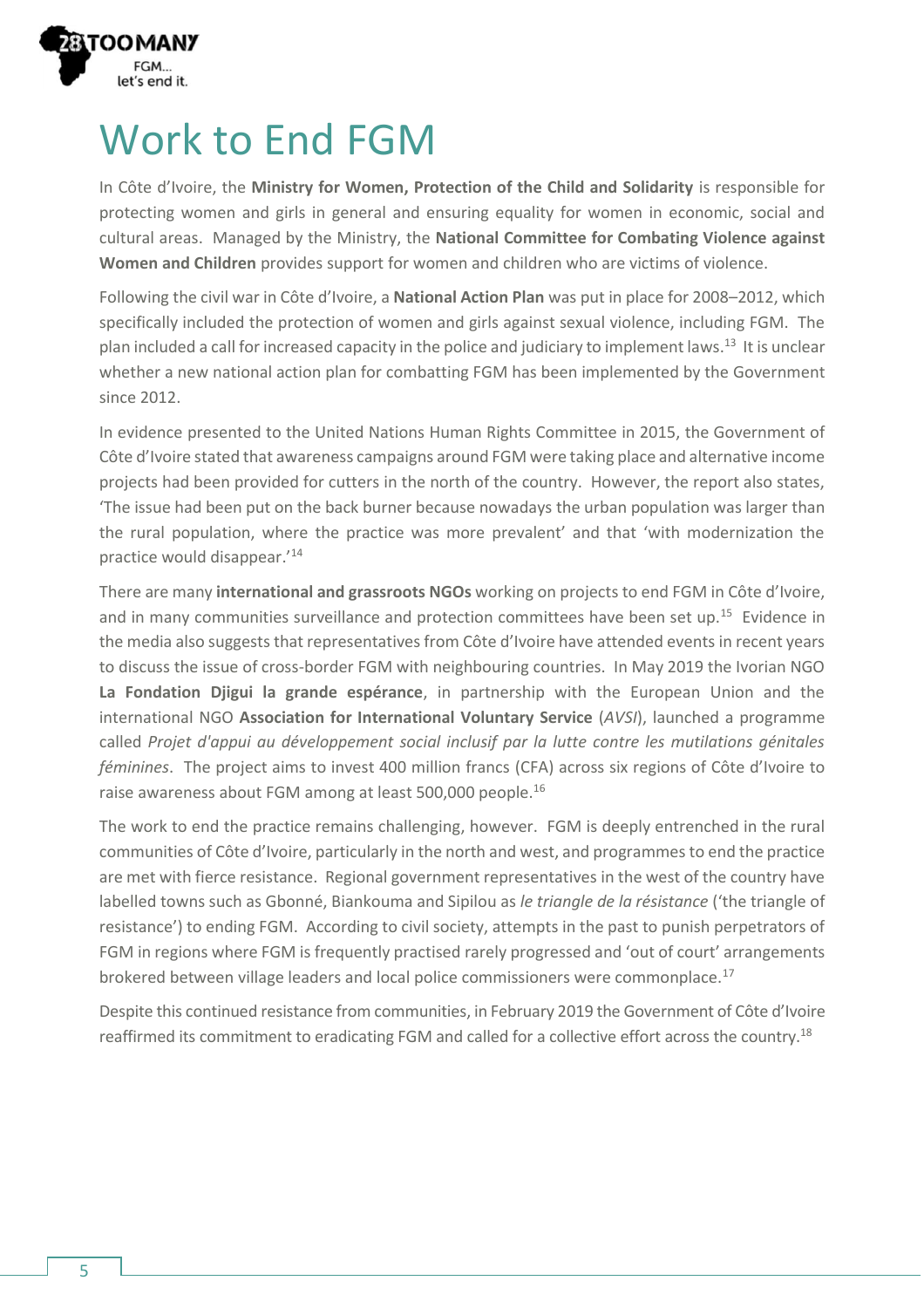

## References

- 1 **('MICS'):** Institut National de la Statistique (INS) (2017) *Enquête par grappes à indicateurs multiples, 2016, Rapport des Résultats clés*, pp.145–148*.* Abidjan, Côte d'Ivoire. Available at [https://mics-surveys](https://mics-surveys-prod.s3.amazonaws.com/MICS5/West%20and%20Central%20Africa/Côte%20d%27Ivoire/2016/Final/Cote%20d%27Ivoire%202016%20MICS_French.pdf)[prod.s3.amazonaws.com/MICS5/West%20and%20Central%20Africa/Côte%20d%27Ivoire/2016/Final/Co](https://mics-surveys-prod.s3.amazonaws.com/MICS5/West%20and%20Central%20Africa/Côte%20d%27Ivoire/2016/Final/Cote%20d%27Ivoire%202016%20MICS_French.pdf) [te%20d%27Ivoire%202016%20MICS\\_French.pdf](https://mics-surveys-prod.s3.amazonaws.com/MICS5/West%20and%20Central%20Africa/Côte%20d%27Ivoire/2016/Final/Cote%20d%27Ivoire%202016%20MICS_French.pdf) (accessed 27 January 2020).
	- **('DHS'):** Institut National de la Statistique (INS) et ICF International (2012) *Enquête Démographique et de Santé et à Indicateurs Multiples de Côte d'Ivoire 2011-2012*, p.338. Calverton, Maryland, USA : INS et ICF International. Available at<http://dhsprogram.com/pubs/pdf/FR272/FR272.pdf> (accessed 11 June 2017).
	- United Nations Development Programme (2018) *Human Development Reports*. Available at <http://hdr.undp.org/en/2018-update> (accessed 12 June 2019).
	- Equal Measures 2030 (2019) *Harnessing the Power of Data for Gender Equality: Introducing the 2019 EM2030 SDG Gender Index*, pp.12–13. Available at [www.data.em2030.org/2019-global-report](http://www.data.em2030.org/2019-global-report) (accessed 12 June 2019).
	- Country Meters (2020) Côte d'Ivoire, 27 January 2020. Available at [http://countrymeters.info/en/Cote\\_d'Ivoire](http://countrymeters.info/en/Cote_d) (accessed 27 January 2020).
	- Central Intelligence Agency (2020) *World Factbook: Côte d'Ivoire*, 22 January. Available at <https://www.cia.gov/library/publications/the-world-factbook/geos/iv.html> (accessed 27 January 2020).
	- Countdown to 2030 (2015) *A Decade of Tracking Progress for Maternal, Newborn and Child Survival The 2015 Report: Côte d'Ivoire.* Available at [http://countdown2030.org/documents/2015Report/Cote\\_dIvoire\\_2015.pdf](http://countdown2030.org/documents/2015Report/Cote_dIvoire_2015.pdf) (accessed 12 June 2017).
	- WHO, UNICEF, UNFPA, World Bank Group and United Nations Population Division Maternal Mortality Estimation Inter-Agency Group (2015) *Maternal mortality in 1990-2015: Côte d'Ivoire*. Available at [http://www.who.int/gho/maternal\\_health/countries/civ.pdf?ua=1](http://www.who.int/gho/maternal_health/countries/civ.pdf?ua=1) (accessed 12 June 2017).
- 2 UNICEF (2013) *Statistical Profile on Female Genital Mutilation/Cutting: Côte d'Ivoire*, December 2013. Available at [http://data.unicef.org/wp-content/uploads/country\\_profiles/](http://data.unicef.org/wp-content/uploads/country_profiles/C%C3%B4te%20d%27Ivoire/FGMC_CIV.pdf) [C%C3%B4te%20d%27Ivoire/FGMC\\_CIV.pdf](http://data.unicef.org/wp-content/uploads/country_profiles/C%C3%B4te%20d%27Ivoire/FGMC_CIV.pdf) (accessed 31 January 2020)*.*
- 3 MICS, p.145.
- 4 *Ibid*.
- 5 *Ibid*.
- 6 Institut National de la Statistique (INS) [Côte d'Ivoire] (2007) *Enquête à indicateurs multiples, Côte d'Ivoire 2006, Rapport final, Abidjan, Côte d'Ivoire : Institut National de la Statistique*, p.116. Available at [https://mics-surveys-prod.s3.amazonaws.com/MICS3/West%20and%20Central%20Africa/](https://mics-surveys-prod.s3.amazonaws.com/MICS3/West%20and%20Central%20Africa/C%C3%B4te%20d%27Ivoire/2006/Final/Cote%20d%27Ivoire%202006%20MICS_French.pdf) [C%C3%B4te%20d%27Ivoire/2006/Final/Cote%20d%27Ivoire%202006%20MICS\\_French.pdf](https://mics-surveys-prod.s3.amazonaws.com/MICS3/West%20and%20Central%20Africa/C%C3%B4te%20d%27Ivoire/2006/Final/Cote%20d%27Ivoire%202006%20MICS_French.pdf) (accessed 27 January 2020).
- 7 DHS.
- 8 MICS, p.145.
- 9 DHS.
- 10 Pierre Foldes and Frédérique Martz (undated) 'The medicalisation of female genital mutilation', *Forced Migration Review*. Available a[t http://www.fmreview.org/climatechange-disasters/foldes-martz.html.](http://www.fmreview.org/climatechange-disasters/foldes-martz.html)
- 11 *Journal Officiel de la Republique de Cote d'Ivoire* (2016) Available at [http://www.caidp.ci/uploads/52782e1004ad2bbfd4d17dbf1c33384f.pdf.](http://www.caidp.ci/uploads/52782e1004ad2bbfd4d17dbf1c33384f.pdf)
- 12 Loi Portant Répression de Certaines Formes de Violences à l'Égard des Femmes (FGM) (1998) Available at [http://evaw-global-database.unwomen.org/fr/countries/africa/cote-d-ivoire/1998/loi-repression](http://evaw-global-database.unwomen.org/fr/countries/africa/cote-d-ivoire/1998/loi-repression-certaines-violences-fgm)[certaines-violences-fgm.](http://evaw-global-database.unwomen.org/fr/countries/africa/cote-d-ivoire/1998/loi-repression-certaines-violences-fgm)
- 13 Republic of Cote D'Ivoire; Ministry of the Family, Women and Social Affairs; and Gender Equality and Promotion Directorate (2008) *National Action Plan for the Implementation of Resolution 1325 of the Security Council (2008–2012) Background Document*. Available a[t http://evaw-global-database.unwomen.org/](http://evaw-global-database.unwomen.org/-/media/files/un%20women/vaw/full%20text/africa/nap%20on%20implementation%20fo%201325%20-%202007.pdf) [-/media/files/un%20women/vaw/full%20text/africa/nap%20on%20implementation%20fo%201325%20-](http://evaw-global-database.unwomen.org/-/media/files/un%20women/vaw/full%20text/africa/nap%20on%20implementation%20fo%201325%20-%202007.pdf) [%202007.pdf.](http://evaw-global-database.unwomen.org/-/media/files/un%20women/vaw/full%20text/africa/nap%20on%20implementation%20fo%201325%20-%202007.pdf)
- 14 United Nations Human Rights Office of the High Commissioner (2015) *Human Rights Committee considers report of Côte d'Ivoire.* Available at

[http://www.ohchr.org/en/NewsEvents/Pages/DisplayNews.aspx?NewsID=15722&LangID=E.](http://www.ohchr.org/en/NewsEvents/Pages/DisplayNews.aspx?NewsID=15722&LangID=E)